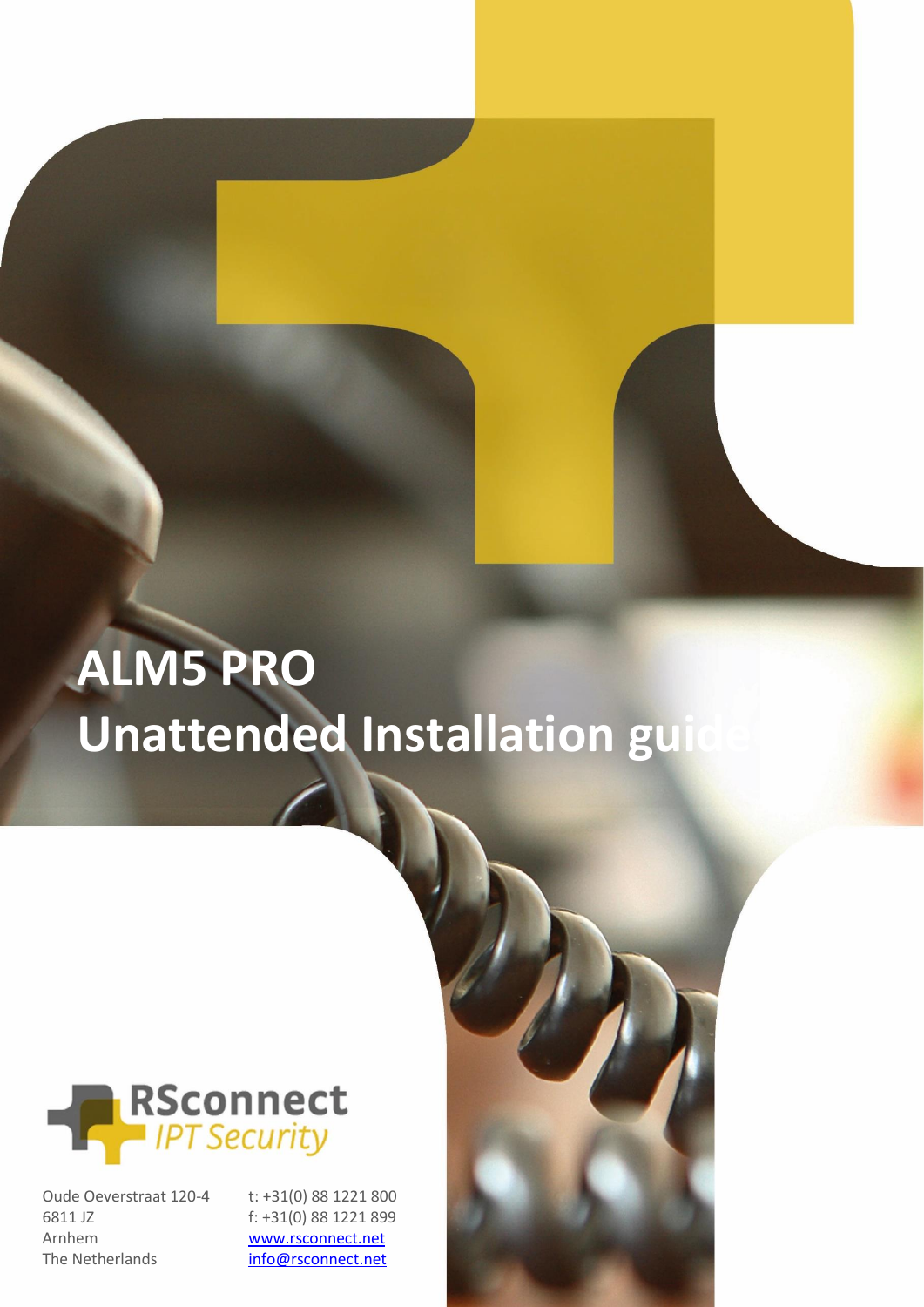

# **ALM Requirements**

#### **> Supported Operating Systems**

- Windows XP Home & Professional (SP1 & SP2)
- Windows 2003 Server (x86 or x64)
- Windows Vista (x86 or x64)
- Windows 7 (x86 or x64)
- Windows 8.x
- Windows 10

From ALM 4 Windows 2000 is no longer supported. From ALM 5 Windows XP is no longer supported.

#### **> Supported Cisco Unified Communications Manager (CallManager) version**

- Cisco CallManager 3.x
- Cisco CallManager 4.x
- Cisco UCM 4.3
- Cisco UCM 5.x
- Cisco UCM 6.x
- Cisco UCM 7.x
- Cisco UCM 8.x
- Cisco UCM 9.x
- Cisco UCM 10.x
- Cisco UCM 11.x
- Cisco UCM 12.x
- Cisco CallManager Express 7.x
- Cisco CallManager Express 8.x

#### **> Supported Cisco IP Phone models**

- Any Cisco IP Phone model 69xx, 78xx, 79xx, 88x, 89xx or 99xx with support of Extension Mobility
- Any Cisco IP Phone with PC Port (for automatic detection)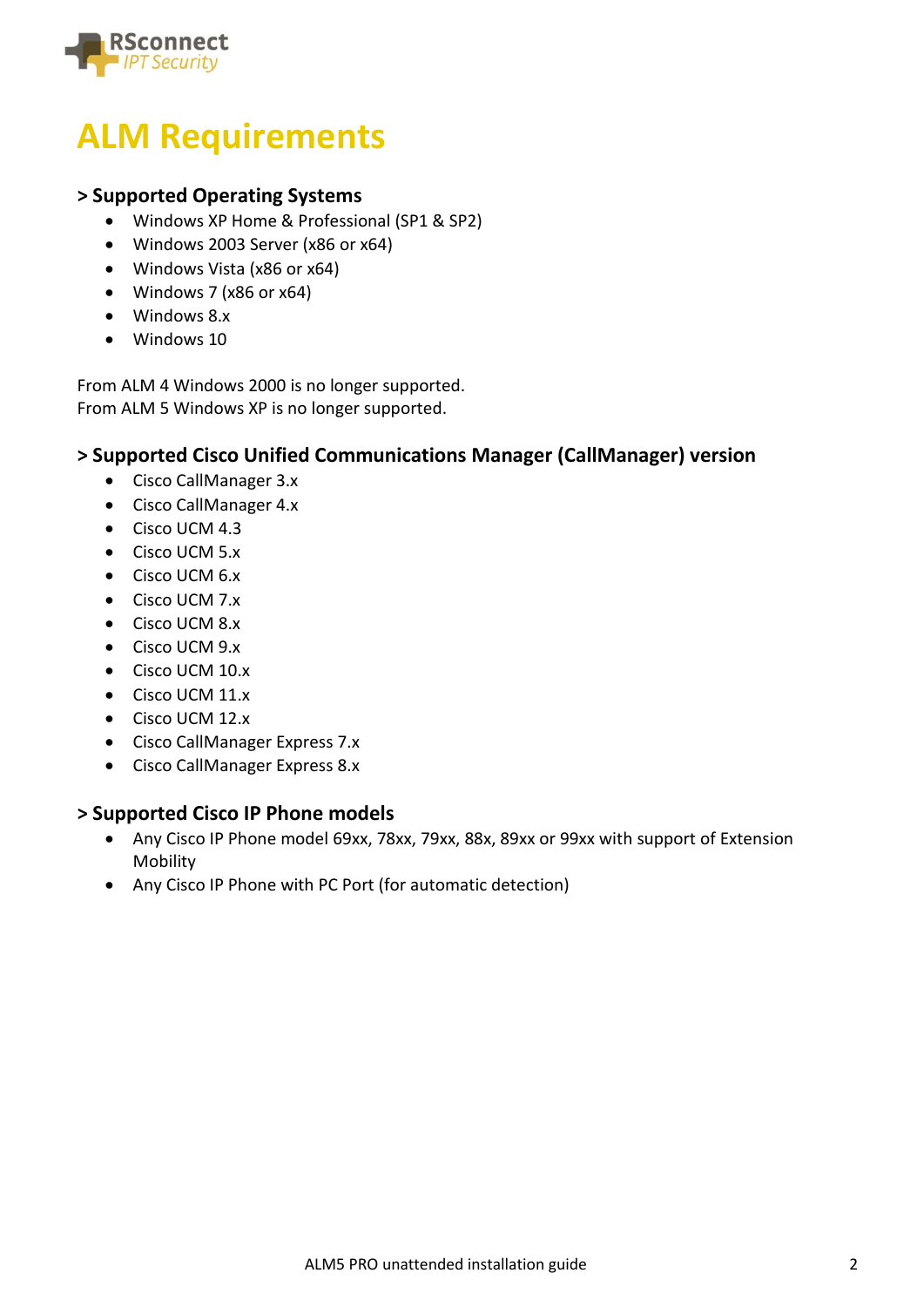

# **Installation**

Before installing the program, be sure that a previous installation is uninstalled correctly. Be sure to have administration rights before installing the software.

Run the ALM Setup wizard. If necessary change the default installation path ("c:\program files\ALM -Automatic Login Module").

If you like to have a desktop icon, check the "create a desktop icon" when asked. Default this option is unchecked.

It is not necessary to restart the PC after installation.

For remote installation from a server, it is possible to run the installation without notice.

To use this, run the setup with the following parameters<sup>i</sup>:

#### **/SILENT**

the dialog "This will install ALM – Automatic Login Module. Do you wish to continue?" will be shown, a progress bar and eventually error messages.

#### **/VERYSILENT**

Same as above, but without displaying the progress bar

#### **/SP-**

Using this additional parameter suppress the "This will install ALM – Automatic Login Module. Do you wish to continue?" dialog.

#### **/SUPPRESSMSGBOXES**

using this additional parameter suppress all messages boxes.

#### **/DIR="path"**

Use this setting to override the default installation directory ("c:\program files\ALM – Automatic Login Module"). Be sure to specify a full path. (drive and directory).

#### **/LOG="filename"**

Useful when installing silent to view errors afterwards.

#### **/NOCANCEL**

User cannot cancel the installation

Example: ALM Setup /SP- /SILENT /SUPPRESSMSGBOXES /DIR="d:\ALM"

ALM will be installed in "d:\ALM"; No "This will install…" question is asked; No errors will be shown;

The only thing the user will see is a progress bar.

ALM5 PRO unattended installation guide<br>
3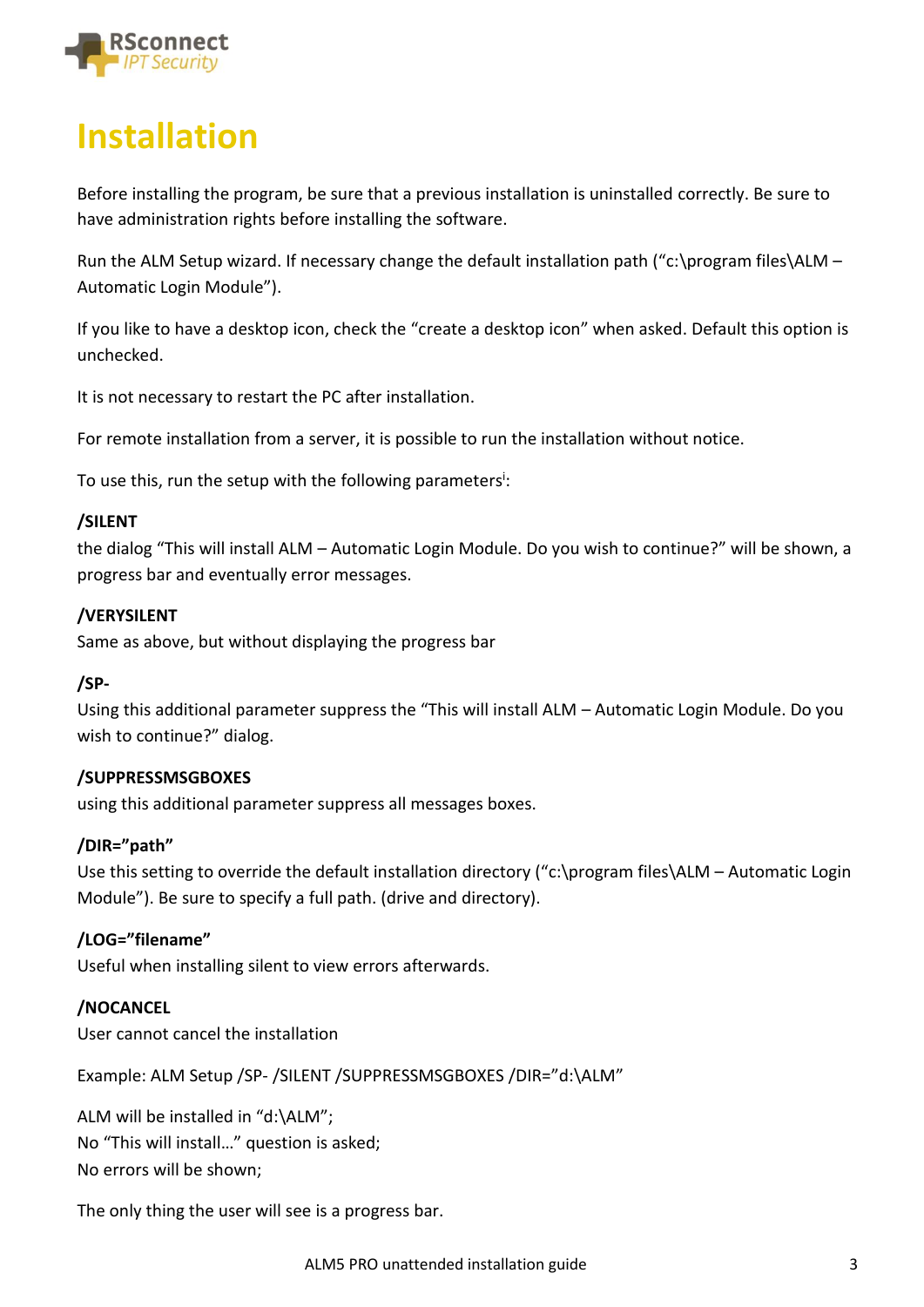

# **Upgrade**

Using the following command prompt code an upgrade of the ALM can be done without the need to run the entire setup.

- *cd "c:\program files (x86)\ALM - Automatic Login Module"*

*- NET stop "ALM Detect Service"*

*- Copy almmodule.exe and almdetect.exe to the destination folder, overwriting the existing ALM files in "c:\program files (x86)\ALM - Automatic Login Module"*

*- enter "almdetect/regserver" in command prompt in "c:\program files (x86)\ALM – Automatic Login Module" to register the executable (depending on granted permissions it might be required to run this in an administrator command prompt) - NET start "ALM Detect Service"*

# **Uninstallation**

Uninstalling the software is possible through "add/remove programs" from the configuration screen of windows. There is no need to restart after uninstalling the software.

For remote uninstalling, run the appropriate uninstall.exe, which can be found in the installation directory, with or without the following parameters:  $1$ 

#### **/SILENT**

No questions are asked, but errors and a progress bar will be shown.

#### **/VERYSILENT**

Same as /SILENT, but progress bar is suppressed.

#### **/SUPPRESSMSGBOXES**

Using this additional parameter suppress all messages boxes.

<sup>1</sup> The /SILENT and the /VERYSILENT options are mutually exclusive.

<sup>-</sup> c: